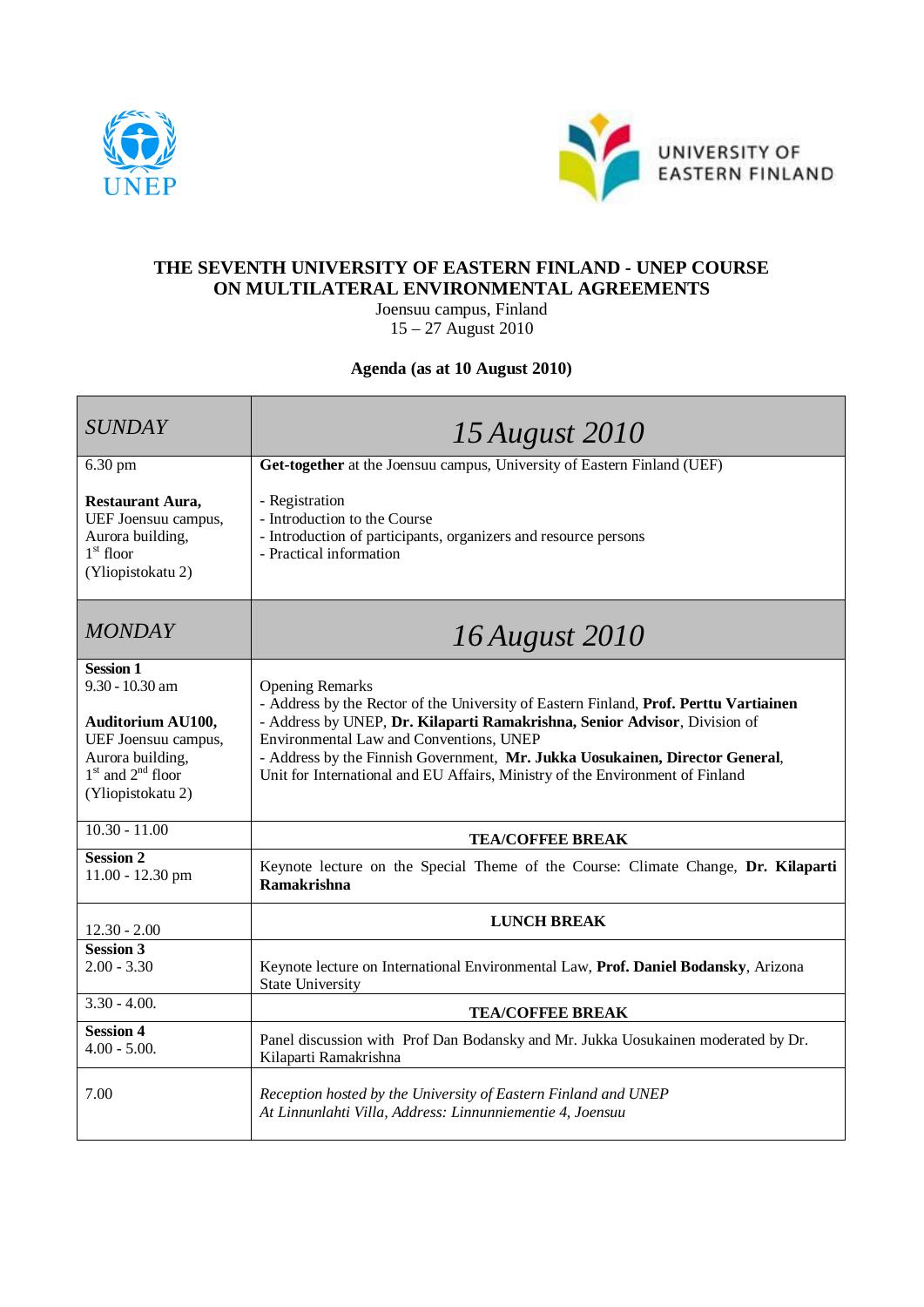| <b>TUESDAY</b>                             | 17 August 2010                                                                                                             |
|--------------------------------------------|----------------------------------------------------------------------------------------------------------------------------|
| <b>Session 5</b><br>$9.00 - 9.45$ am       |                                                                                                                            |
|                                            | Institutional issues, Dr. Kilaparti Ramakrishna                                                                            |
| Room AU206,                                |                                                                                                                            |
| UEF Joensuu campus,                        |                                                                                                                            |
| Aurora building,<br>$2nd$ floor            |                                                                                                                            |
| (Yliopistokatu 2)                          |                                                                                                                            |
| <b>Session 6</b>                           |                                                                                                                            |
| $9.45 - 10.30.$                            | Emerging Climate Regime, Prof. Daniel Bodansky                                                                             |
| $10.30 - 11.00$                            | <b>TEA/COFFEE BREAK</b>                                                                                                    |
| <b>Session 7</b>                           | U.N. Headquarters perspective on climate change by Ms. Maria Pohjanpalo, Expert on                                         |
| $11.00 - 11.45$                            | Environment and Sustainability, the UN University, alumna of the 2004 course                                               |
| <b>Session 8</b><br>11.45 - 12.30 pm       | Climate change and financing by Mr. Jukka Uosukainen                                                                       |
| $12.30 - 2.00$                             |                                                                                                                            |
| <b>Session 9</b>                           | <b>LUNCH BREAK</b><br>Climate change – scientific basis and the role of the IPCC by Prof. Mikko Alestalo,                  |
| $2.00 - 3.30$                              | Director, Finnish Meteorological Institute                                                                                 |
| $3.30 - 4.00$                              | <b>TEA/COFFEE BREAK</b>                                                                                                    |
| <b>Session 10</b>                          | Low carbon technologies and development and transfer of technologies under the UNFCCC                                      |
| $4.00 - 5.30$                              | by Mr. Mark Radka, DTIE, UNEP and Mr. Jukka Uosukainen, member of the UNFCCC<br><b>Expert Group on Technology Transfer</b> |
| 7.00                                       | Reception hosted by the Ministry of the Environment of Finland at Hasaniemi Villa,<br>Address: Hasaniementie 6, Joensuu    |
| WEDNESDAY                                  | 18 August 2010                                                                                                             |
| <b>Session 11</b>                          |                                                                                                                            |
| 9.00 - 10.30 am                            | Climate change policy in South Africa, Prof. Michael Kidd, University of KwaZulu-Natal                                     |
| Room AU206                                 | Climate change policy in the United States, Prof. Dan Bodansky                                                             |
| $10.30 - 11.00$                            | <b>TEA/COFFEE BREAK</b>                                                                                                    |
| <b>Session 12</b>                          |                                                                                                                            |
| $11.00 - 12.30$<br>$12.30 - 2.00$          | Workshop based on the preparatory task for the course participants                                                         |
|                                            | <b>LUNCH BREAK</b>                                                                                                         |
| $2.00 - 3.30$                              | Workshop (cont.)                                                                                                           |
| $3.30 - 4.00$                              | <b>TEA/COFFEE BREAK</b>                                                                                                    |
| $4.00 - 5.30$                              | Workshop (cont.)                                                                                                           |
| <b>THURSDAY</b>                            | 19 August 2010                                                                                                             |
| <b>Session 13</b><br>$9.00 - 10.00$ am     | Forests and climate change, Prof. Seppo Kellomäki, University of Eastern Finland                                           |
| Room AU206                                 |                                                                                                                            |
| $10.00 - 10.30$                            | <b>TEA/COFFEE BREAK</b>                                                                                                    |
| <b>Session 14</b><br>10.30 a.m. - 12.30 pm | Reducing Emissions from Deforestation and Forest Degradation, Mr. Niklas Hagelberg,<br>Programme Officer, UNEP REDD Unit   |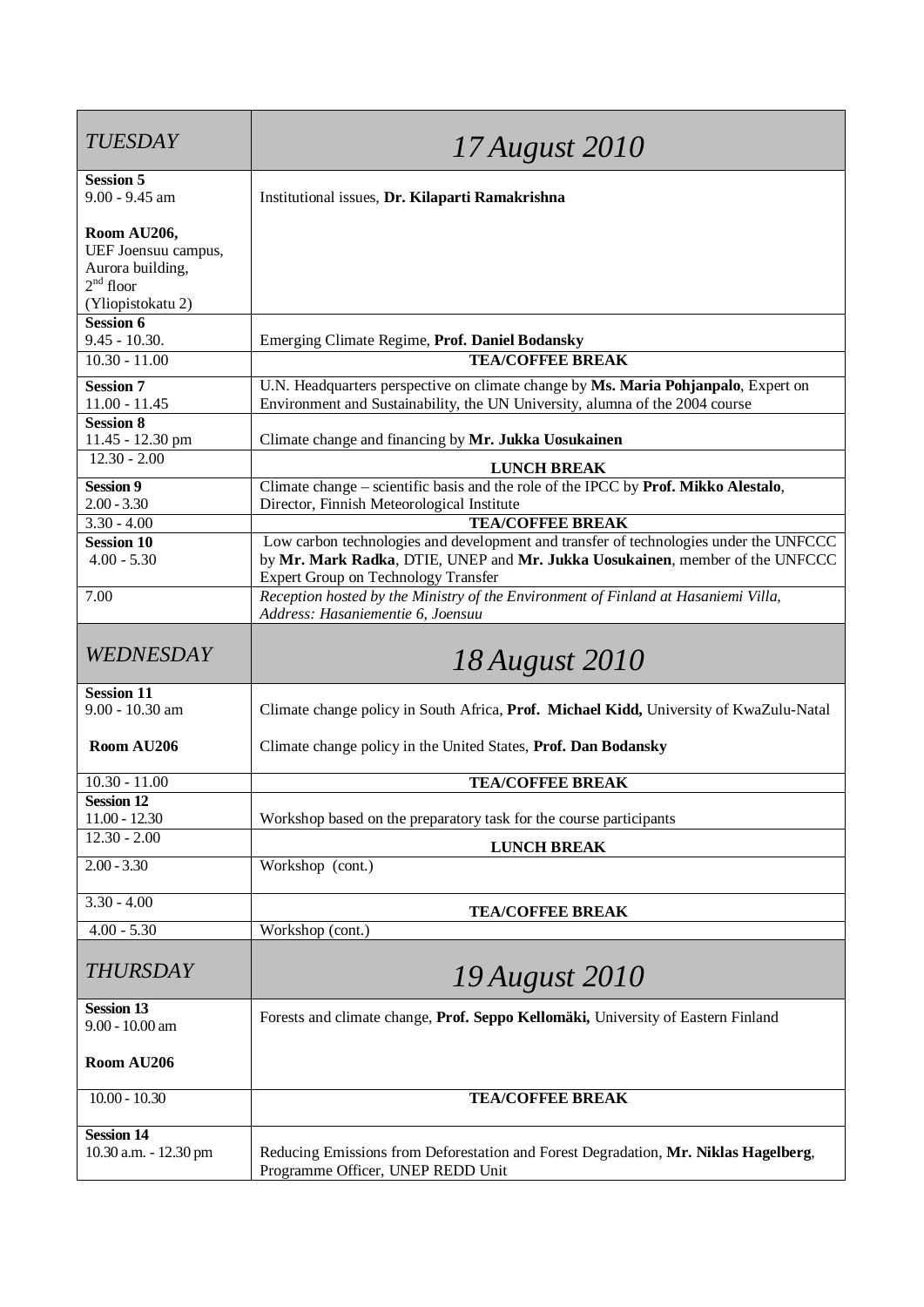| $12.30 - 2.00$ p.m.                       | <b>LUNCH BREAK</b>                                                                                                                                                                               |
|-------------------------------------------|--------------------------------------------------------------------------------------------------------------------------------------------------------------------------------------------------|
| <b>Session 15</b><br>$2.00 - 3.15$ p.m.   | Joint Implementation and Emission Trading by Dr. Harri Laurikka, Counsellor, Ministry<br>of the Environment, Finland                                                                             |
| $3.15 - 3.45$ . p.m.                      | <b>TEA/COFFEE BREAK</b>                                                                                                                                                                          |
| <b>Session 16</b><br>$3.45 - 5.15$ . p.m. | Clean Development Mechanism, Mr. John Christensen, Director, UNEP Risoe Centre                                                                                                                   |
| <b>Session 17</b><br>5.15.-5.30 p.m.      | New Flexible Mechanisms in the UNFCCC negotiations by Ms. Anna Schreyögg, Staff<br>Scientist, German Federal Environmental Agency                                                                |
| <b>Session 18</b><br>5.30 - 5.45 p.m.     | Introduction to the Negotiation Workshop on Climate Change                                                                                                                                       |
| <b>FRIDAY</b>                             | <b>20 August 2010</b>                                                                                                                                                                            |
| <b>Session 19</b><br>8.00 a.m.            | Departure for excursion from Summer Hotel Elli                                                                                                                                                   |
| 10.30 a.m.                                | Arrival to Lusto, the Finnish Forest Museum, Punkaharju                                                                                                                                          |
| <b>Session 20</b><br>$10.30 - 11.30$      | Impact of Climate Change on Biodiversity - The Problems Faced by Migratory Species?<br>Ms. Elizabeth Mrema, Executive Secretary, Convention on Migratory Species<br>Tea/coffee at the auditorium |
|                                           |                                                                                                                                                                                                  |
| <b>Session 21</b><br>11.30-12.30 pm       | Climate change and marine issues, Prof. Ed Couzens, University of KwaZulu-Natal                                                                                                                  |
| 12.30-2.00                                | Lunch                                                                                                                                                                                            |
| <b>Session 22</b><br>2.00-3.30            | Ecosystem services and climate change, Dr. Leila Suvantola, City Counsel, City of<br>Savonlinna                                                                                                  |
| <b>Session 23</b>                         |                                                                                                                                                                                                  |
| 3.30 p.m.                                 | Guided walk in the research forest, Finnish Forest Research Institute                                                                                                                            |
| 5.00 p.m.                                 | Departure to Kruununpuisto, Punkaharju                                                                                                                                                           |
| 6.00 p.m.                                 | Dinner at Restaurant Kruunupuisto                                                                                                                                                                |
| 7.00 p.m.                                 | Sauna & barbeque                                                                                                                                                                                 |
| <b>SATURDAY</b>                           | 21 <i>August</i> 2010                                                                                                                                                                            |
| <b>Session 24</b><br>10.00-11.30 am       | Impact of climate change on Saimaa lake, Ph.D. Esko Kuusisto, Leading Hydrologist,<br>Finnish Environmental Agency,<br>Tea/coffee at the auditorium                                              |
| 12.00                                     | Departure to Savonlinna                                                                                                                                                                          |
| 13.00-2.15pm                              | Lunch at hotel Hospitz, Savonlinna                                                                                                                                                               |
| $2.15 - 2.30$                             | Short walk to Riihisaari, Savonlinna Provincial Museum                                                                                                                                           |
| <b>Session 25</b><br>2.30-3.45 p.m.       | Saimaa ringed seals and climate change, Saimaa Nature Exhibition at Nestori Information<br>Point, Savonlinna Provincial Museum                                                                   |
| $3.45 - 4.00$ p.m.                        | Short walk to Olavinlinna                                                                                                                                                                        |
| $4.00 - 5.00$ p.m.                        | Guided Visit to Olavinlinna castle                                                                                                                                                               |
| 5.15. p.m.                                | Tea/coffee in Olavinlinna castle and departure to Joensuu                                                                                                                                        |
| <b>SUNDAY</b>                             | 22 August 2010                                                                                                                                                                                   |
|                                           | Free day!                                                                                                                                                                                        |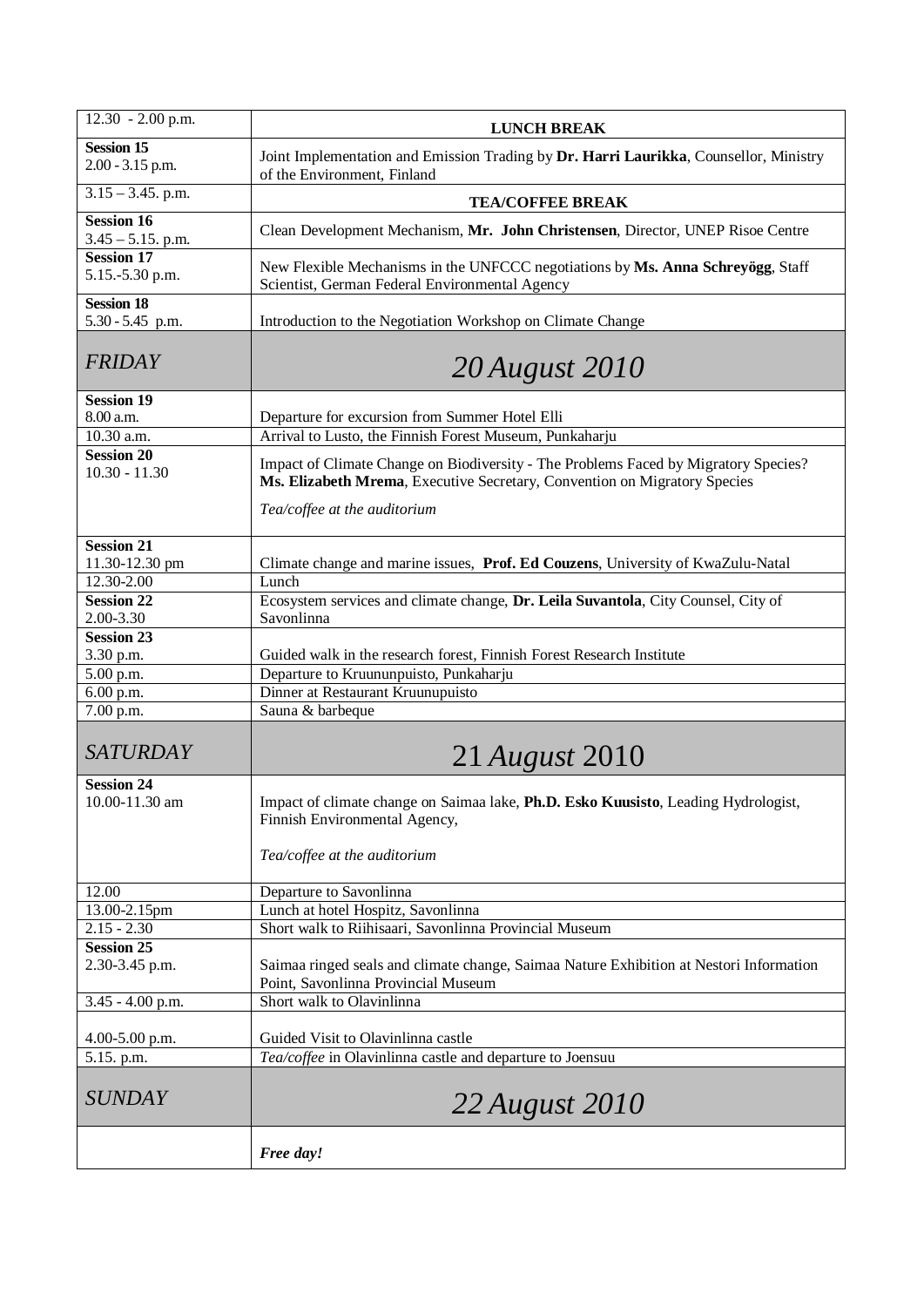## **WEEK 2**

| <b>MONDAY</b>                                                                         | 23August 2010                                                                                                                                                                               |
|---------------------------------------------------------------------------------------|---------------------------------------------------------------------------------------------------------------------------------------------------------------------------------------------|
| <b>Session 26</b><br>$9.00 - 10.30$ am                                                | Negotiation Workshop on Climate Change, led by Dr. Kati Kulovesi, Visiting lecturer,<br>London School of Economics and Political Science and Mr. Marko Berglund, Programme<br>Officer, UNEP |
| Rooms AU206, AU101,<br><b>AU102 and AU209</b>                                         |                                                                                                                                                                                             |
| UEF Joensuu campus,<br>Aurora building,<br>$1st$ and $2nd$ floor<br>(Yliopistokatu 2) |                                                                                                                                                                                             |
| $10.30 - 11.00$                                                                       | <b>TEA/COFFEE BREAK</b>                                                                                                                                                                     |
| $11.00 - 12.30$ pm                                                                    | Negotiation Workshop (cont.)                                                                                                                                                                |
| $12.30 - 2.00$                                                                        | <b>LUNCH BREAK</b>                                                                                                                                                                          |
| $2.00 - 3.30$<br>$3.30 - 4.00$                                                        | Negotiation Workshop (cont.)                                                                                                                                                                |
|                                                                                       | <b>TEA/COFFEE BREAK</b>                                                                                                                                                                     |
| $4.00 - 5.30$                                                                         | Negotiation Workshop (cont.)                                                                                                                                                                |
| <b>TUESDAY</b>                                                                        | 24 August 2010                                                                                                                                                                              |
| $9.00 - 10.30$ am                                                                     | Negotiation workshop (cont.)                                                                                                                                                                |
| Rooms AU206, AU101,<br><b>AU102 and AU209</b>                                         |                                                                                                                                                                                             |
| UEF Joensuu campus,                                                                   |                                                                                                                                                                                             |
| Aurora building,                                                                      |                                                                                                                                                                                             |
| $1st$ and $2nd$ floor<br>(Yliopistokatu 2)                                            |                                                                                                                                                                                             |
|                                                                                       |                                                                                                                                                                                             |
| $10.30 - 11.00$                                                                       | <b>TEA/COFFEE BREAK</b>                                                                                                                                                                     |
| 11.00 - 12.30 pm                                                                      | Negotiation workshop (cont.)                                                                                                                                                                |
| $12.30 - 2.00$                                                                        | <b>LUNCH BREAK</b><br>Negotiation workshop (cont.)                                                                                                                                          |
| $2.00 - 3.30$                                                                         |                                                                                                                                                                                             |
| $3.30 - 4.00$                                                                         | <b>TEA/COFFEE BREAK</b>                                                                                                                                                                     |
| $4.00 - 5.00$                                                                         | Negotiation workshop (cont.)                                                                                                                                                                |
| $5.00 - 6.30$                                                                         | Debriefing of the negotiation workshop                                                                                                                                                      |
| WEDNESDAY                                                                             | 25 August 2010                                                                                                                                                                              |
| 8.00 am                                                                               | Departure for excursion from Summer Hotel Elli                                                                                                                                              |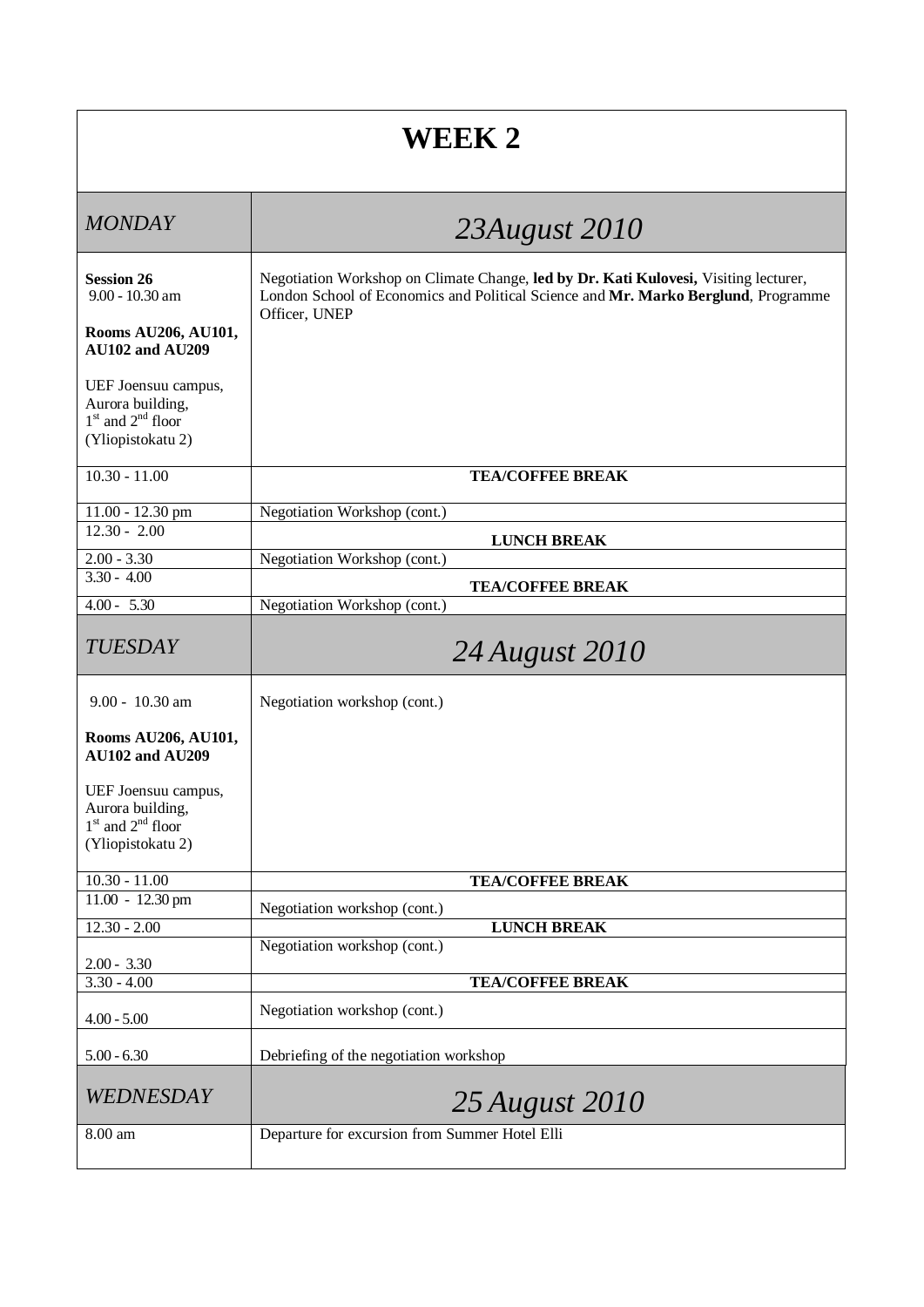| <b>Session 27</b><br>$10.00 - 11.00$                                                                                          | Visit to Puijo Tower and Puijo Meteorological station, led by Mr. Kari Lehtinen, Head of<br>Kuopio Unit, Finnish Meteorological Institute (FMI)                                                                                                                                 |
|-------------------------------------------------------------------------------------------------------------------------------|---------------------------------------------------------------------------------------------------------------------------------------------------------------------------------------------------------------------------------------------------------------------------------|
| $11.00 - 12.00$                                                                                                               | Lunch at the Puijo restaurant                                                                                                                                                                                                                                                   |
| 12.00                                                                                                                         | Departure to UEF Kuopio campus                                                                                                                                                                                                                                                  |
| <b>Session 28</b><br>$12.30 - 2.00$ pm                                                                                        | Adaptation session at the Kuopio campus led by Dr. Musonda Mumba, Project Officer,<br>Division of Environmental Policy Implementation, UNEP and by Dr. Matti Nummelin,<br>Senior Environmental Adviser, Ministry for Foreign Affairs; Adjunct Professor, Helsinki<br>University |
| $2.00 - 2.30$                                                                                                                 | <b>TEA/COFFEE BREAK</b>                                                                                                                                                                                                                                                         |
| $2.30 - 3.30$                                                                                                                 | Adaptation session (cont.)                                                                                                                                                                                                                                                      |
| $4.00 - 9.00$                                                                                                                 | Cruise with the M/S Puijo ship from Kuopio to Karvio, along the Heinävesi route                                                                                                                                                                                                 |
|                                                                                                                               | Reception on the boat hosted by the Finnish Ministry for Foreign Affairs                                                                                                                                                                                                        |
| $9.00 - 10.00$                                                                                                                | Bus from Karvio to Joensuu                                                                                                                                                                                                                                                      |
| <b>THURSDAY</b>                                                                                                               | 26 August 2010                                                                                                                                                                                                                                                                  |
| <b>Session 29</b><br>9.00 - 10.30 am                                                                                          | Kyoto Protocol compliance mechanism, Prof. Dr. Sebastian Oberthür, Institute for<br>European Studies, Vrije Universiteit Brussel                                                                                                                                                |
| From 9.00 to 12.30<br>Room AU206                                                                                              |                                                                                                                                                                                                                                                                                 |
| $10.30 - 11.00$                                                                                                               | <b>TEA/COFFEE BREAK</b>                                                                                                                                                                                                                                                         |
| <b>Session 30</b><br>$11.00 - 12.00$                                                                                          | Independent Reporting - Role of the Earth Negotiation Bulletin, Dr. Kati Kulovesi                                                                                                                                                                                               |
| $12.00 - 2.00$ pm                                                                                                             | <b>LUNCH BREAK</b>                                                                                                                                                                                                                                                              |
| <b>Session 31</b><br>2.00-3.30                                                                                                | Reporting and review under the UNFCCC regime,<br>Dr. Riitta Pipatti, Head of Statistics of Finland                                                                                                                                                                              |
| From 2.00 onwards<br><b>BOR100,</b><br>UEF Joensuu campus,<br>Borealis building,<br>(Yliopistokatu 7)                         |                                                                                                                                                                                                                                                                                 |
| $3.30 - 4.00$                                                                                                                 | <b>TEA/COFFEE BREAK</b>                                                                                                                                                                                                                                                         |
| <b>Session 32</b><br>$4.00 - 5.30$                                                                                            | Summing-up of the course, Prof. Tuomas Kuokkanen, University of Eastern Finland;<br>Counsellor, Ministry of the Environment of Finland                                                                                                                                          |
| <b>FRIDAY</b>                                                                                                                 | 27 August 2010                                                                                                                                                                                                                                                                  |
| <b>Session 33</b>                                                                                                             |                                                                                                                                                                                                                                                                                 |
| 9.00 - 10.30 am                                                                                                               | Evaluation of the course                                                                                                                                                                                                                                                        |
| Auditorium Louhela,<br>Tiedepuisto /<br>Joensuu Science Park,<br>(Länsikatu 15, across the<br>street to summer hotel<br>Elli) | Discussion on the strengths and weaknesses of the Course - ways to improve the next<br>course and training needs not addressed during the Course<br>Collection of evaluation forms<br>led by Prof. Tuomas Kuokkanen and Mr. Marko Berglund                                      |